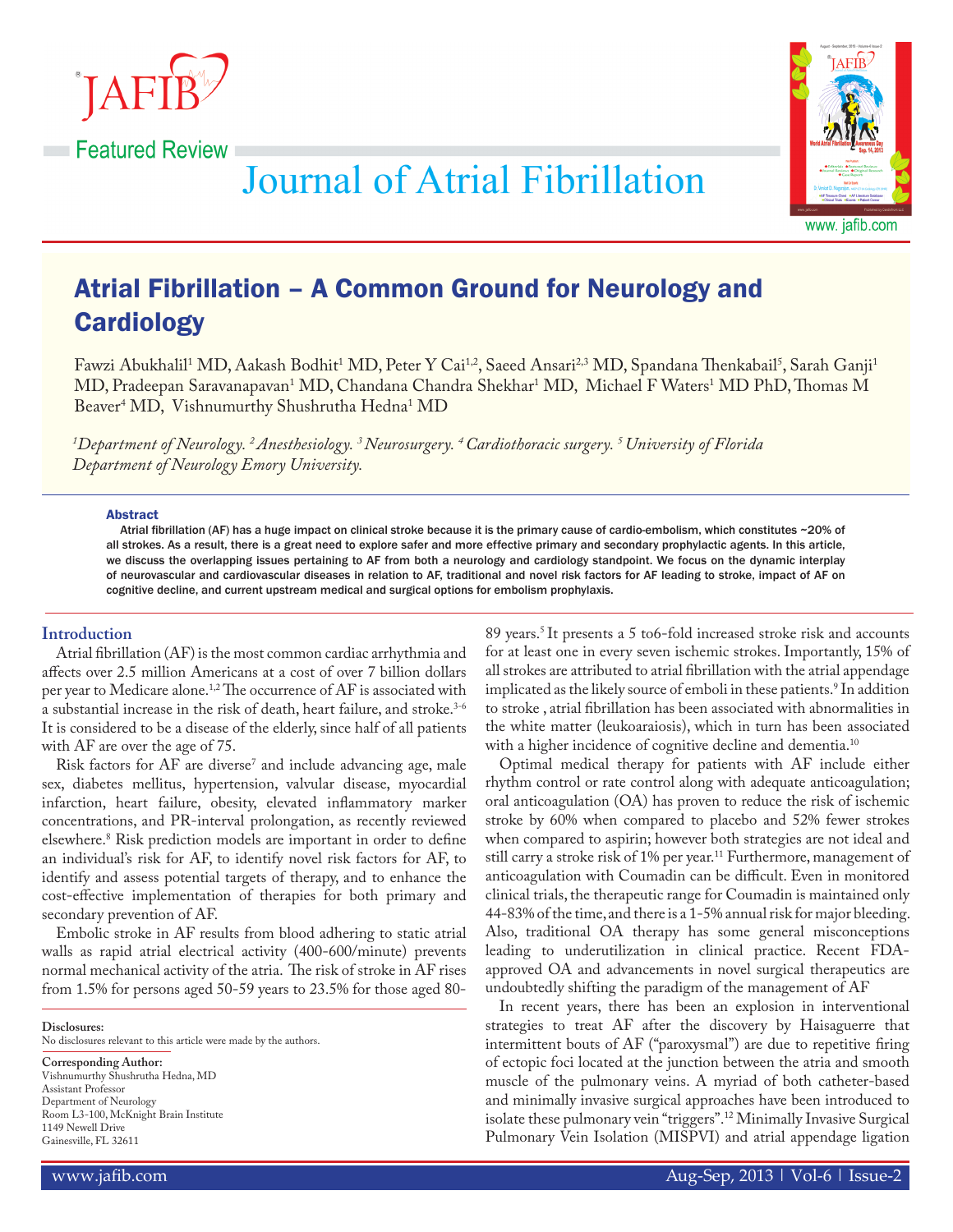## 104 Journal of Atrial Fibrillation Featured Review

offer several advantages over medical therapy for patients in AF including: restoration of normal sinus rhythm for stroke prophylaxis, abolishment of the hot zones implicated in clot formation, and possible avoidance of anti-coagulation.

## **Cerebrovascular Risk Stratification in Atrial Fibrillation**

Risk stratification using popular scoring systems to prevent future cerebrovascular events remains an important consideration in AF patients. These scoring systems are designed to predict clinical outcome and provide a framework to assess the appropriateness of intervention. CHADS<sub>2</sub> is the most commonly used scoring system and was recently modified as the  $CHA<sub>2</sub>DS<sub>2</sub>$ -VASc score for better risk stratification in low risk individuals. See Tables (1, 2, 3).13 The  $CHADS<sub>2</sub>$ , or the newer  $CHADS<sub>2</sub>-VASC$ , scores are useful clinical tools in determining the appropriateness of initiating anticoagulation therapy.

## **Novel Risk Factors for AF and their Outcomes (Table 5)**

 Recent studies reveal a whole new set of emerging risk factors for AF that have received much less attention but may provide additional leverage to decrease the incidence of AF.

#### **Genetic Basis of Familial Atrial Fibrillation: (Figure1)**

Familial AF is an inherited condition that disrupts the heart's normal rhythm. The incidence of the familial form of atrial fibrillation is unknown; however, recent studies suggest that up to 30 percent of all people with atrial fibrillation may have a history of the condition in their family.14 Several single nucleotide polymorphisms (SNPs) close to the PITX2 gene located on chromosome 4q25 strongly associate with AF,<sup>15</sup> especially with early-onset AF. As a follow-up to genomewide association studies, Lubitz and colleagues did fine mapping of the 4q25 locus near PITX2 and genotyped 34 haplotype-tagging singlenucleotide polymorphisms in 790 case and 1177 control subjects from Massachusetts General Hospital and tested for association with AF16 (Figure1). The PITX2 locus encodes a homeobox transcription factor of the paired type, previously identified to be of importance for the formation of embryonic pulmonary myocardial cells, the development of pulmonary myocardial sleeves, and the formation of a sinus node in the left atrium.17,18

Recent studies also show a familial predisposition for atrial fibrillation mainly due to the changes in the KCNE2, KCNJ2 and KCNQ1 genes.

## **Cognitive Impairment and Atrial Fibrillation**

The role of atrial fibrillation in cognitive impairment and dementia, independent of stroke, is uncertain. Marzona et al. suggest cognitive and functional decline as an important consequence of atrial fibrillation, even in the absence of overt stroke. However, previous epidemiologic studies evaluating atrial fibrillation's association with cognitive function have been inconsistent.<sup>19-21</sup> Several researchers in the late 1970s became aware of an intriguing link between a sick heart and the start of cognitive deterioration that often led to vascular dementia.22 This link came to be known as "cardiogenic dementia".

Common denominators leading to AF and cognitive decline:

1. Age and Gender: The risk of atrial fibrillation increases with age and is more common in males.

2. Diabetes: Diabetes in the elderly has been linked to cognitive impairment in cross-sectional case-control studies,<sup>23</sup> and impaired cognitive performance in diabetic subjects has been related to poorer metabolic control

3. Hypertension: The relationship between hypertension and cognitive impairment was strongest in men without antihypertensive treatment. High  $BP$  and impaired glucose metabolism<sup>24</sup> are both independent predictors of cerebrovascular disease. Recently, a large population-based study of persons 65 years and older in Cache, Utah, reported that the use of antihypertensive medication, including angiotensin-converting enzyme inhibitors, -blockers, calcium channel blockers, and diuretics, significantly lowered the risk of Alzheimer's disease (AD).25

4. Stroke: When stroke cases were included in the analyses previously described, the relationships between vascular risk factors and low cognitive performance remained almost identical.

5. Multivariate Analysis of different variables: In a multivariate model that included 24-hour DBP, p-glucose, p-insulin, M/I, s-triglycerides, BMI, HDL cholesterol, treatment, age, and educational and occupational levels, an increase of 24-hour DBP with 1 SD was associated with an odds ratio of 1.45 (1.20 to 1.75) of cognitive impairment. Despite higher DBP in treated men, antihypertensive treatment was associated with a decreased risk, i.e., treatment was a negative confounder.

6. BP circadian variability: Changes in BP circadian variability indicate alterations of central nervous regulatory systems, mediated by sympathetic activation. However, sympathetic over-reactivity could also be etiologically linked to the syndrome of hypertension and insulin resistance and primarily affect cognitive function by vasoconstriction and cerebral small-vessel lesions.

Table 2: Popular Scoring Systems and their Correlation with Stroke

 $CHADS<sub>2</sub> score$  Annual Stroke Risk  $CHA<sub>2</sub>DS<sub>2</sub> - VASC score$  Annual Stroke

0 1.9 1 1.3 1 2.8 2 2.2 2 4.0 3 3.2  $3 \t\t 5.9 \t\t 4 \t\t 4$ 4 8.5 5 6.7 5 12.5 6 9.8 6 18.2 7 9.6

Risk Prediction

| Table 1:                        | <b>Popular Scoring Systems and their Correlation with Stroke</b><br><b>Risk Prediction</b> |                          |                                              |  |
|---------------------------------|--------------------------------------------------------------------------------------------|--------------------------|----------------------------------------------|--|
| <b>RiskFactors</b>              |                                                                                            | Scoring Systems          |                                              |  |
|                                 |                                                                                            | CHADS <sub>2</sub> score | CHA <sub>2</sub> DS <sub>2</sub> -VASc score |  |
| <b>Congestive heart failure</b> |                                                                                            | $\mathbf{1}$             | 1                                            |  |
| Hypertension                    |                                                                                            | 1                        | 1                                            |  |
| Age $\geq$ 75 years             |                                                                                            | $\mathbf{1}$             | $\overline{2}$                               |  |
| <b>Diabetes</b>                 |                                                                                            | $\mathbf{1}$             | $\mathbf{1}$                                 |  |
| TIA/stroke                      |                                                                                            | $\overline{2}$           | $\overline{2}$                               |  |
| <b>Vascular Disease</b>         |                                                                                            |                          | $\mathbf{1}$                                 |  |
| Age 65-74 years                 |                                                                                            |                          | 1                                            |  |
| Sex: Female                     |                                                                                            |                          | 1                                            |  |

Each risk factor is assigned points and the total score will be used to calculate the annual stroke example of the stroke of the stroke of the stroke of the stroke of the stroke of the stroke of the stroke of the stroke of risk incidence.

8 6.7

Risk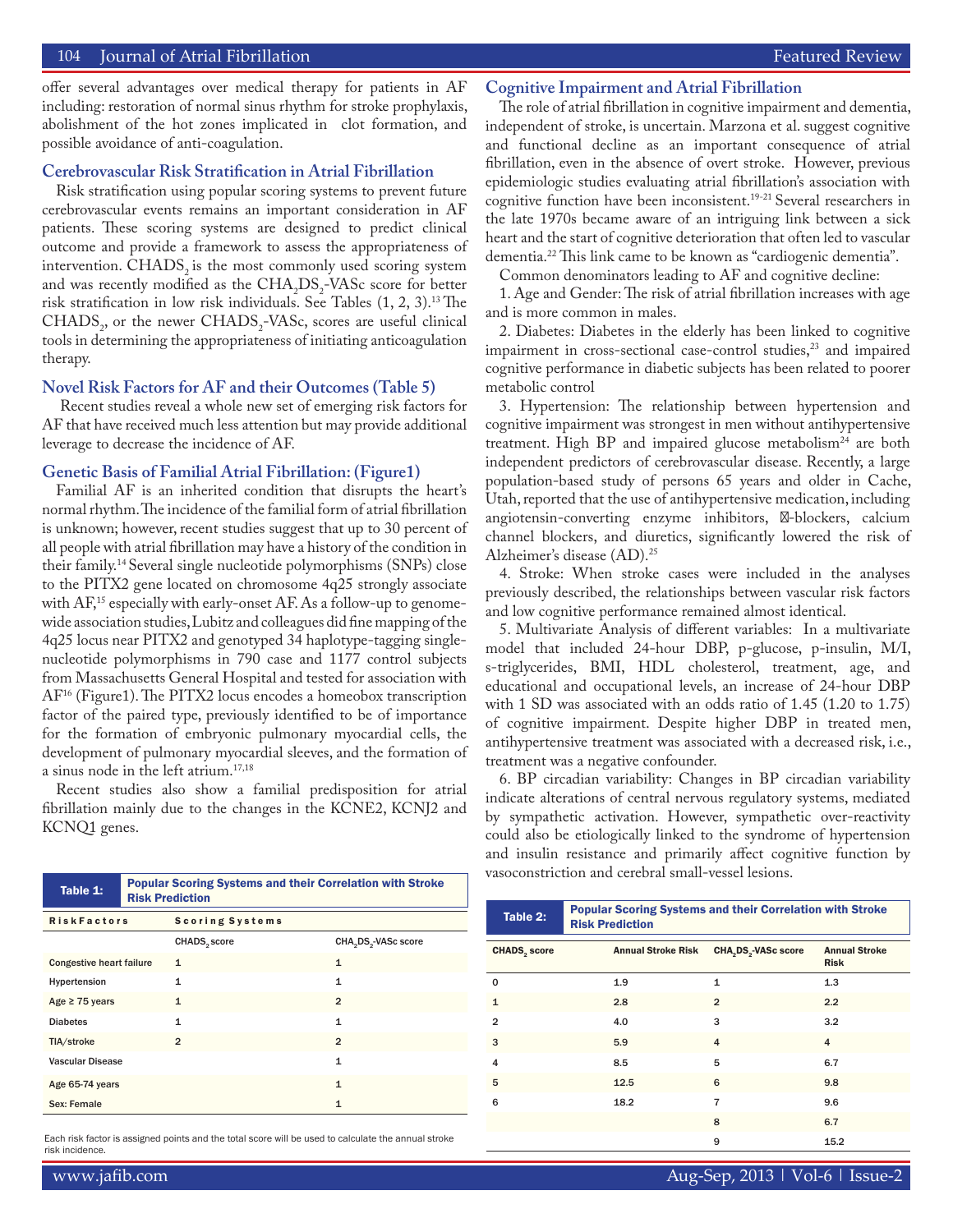

Figure 1: Chromosomes and their Genetic Association

The diagram depicts representative chromosomes and genetic polymorphism locations enrolled in the familial predisposition for AF. A: PITX2 Gene on the long (q) arm of chromosome 4, B: The KCNQ1 gene is located on the short (p) arm of chromosome 11, C: The KCNJ2 gene is located on the long (q) arm of chromosome 17 , D: The KCNE2 gene is located on the long (q) arm of chromosome 21.

Novel Risk Factors Leading to AF and Cognitive Decline:

1. Genetic factor: Carriers of the ApoE4 allele may be at a higher risk for cognitive decline because, among other things, the presence of this gene predisposes an individual to an increased risk of cardiovascular pathology.26 Aside from sharing many environmental risk factors for AD and for cardiovascular disease, there appears also to be an overlap between genetic risk factors for both conditions. For example, the ApoE4 allele, a well-studied risk factor for AD, can increase the risk of coronary heart disease by approximately 40%.

2. Ejection Fraction or Cardiac Output: There is mounting epidemiologic evidence that AD is associated with an increased risk of symptomatic left ventricular dysfunction (LVD).27 LVD produces many changes in the structure and function of the heart through a variety of mechanisms. It can lead to reduced ejection fraction, heart failure, heart attack, and other cardiovascular complications. When ejection fraction dropped below 30%, patients older than 63 years showed a significant decline in memory performance, specifically, a delay in verbal recall and recognition. In comparison, those younger than 63 years were able to maintain stable memory function or similar ejection fraction levels.<sup>28</sup>

3. Valvular Heart Disease: Autopsy findings have reported significant aortic and mitral valve damage in AD subjects when compared to a non-demented control group. This association between valvular damage and AD is consistent with the presence of brain hypoperfusion at an early stage of AD pathology,<sup>29</sup> or even prior to AD-- an observation that supports previous findings

4. Coronary artery disease and heart failure: The risk to AD could stem primarily from atherosclerotic coronary vessels that damage endothelial cells and lower the heart's pumping ability to optimally perfuse the brain. This theory is supported by the presence of high levels of cholesterol, low density lipoprotein, and triglycerides found

| Table 3:                                                       | <b>Each Risk Factor is Assigned Points and the Total Score will</b><br>be used to Calculate the Annual Stroke Risk Incidence. |                   |  |  |  |
|----------------------------------------------------------------|-------------------------------------------------------------------------------------------------------------------------------|-------------------|--|--|--|
| CHADS <sub>2</sub> /CHADS <sub>3</sub> -<br><b>VASc Scores</b> | <b>Risk</b>                                                                                                                   | <b>Management</b> |  |  |  |
| Score: 0                                                       | I ow Risk                                                                                                                     | Antiplatelet      |  |  |  |
| Score: 1                                                       | <b>Moderate Risk</b>                                                                                                          | Aspirin or OA     |  |  |  |
| Score: 2 and above                                             | <b>High Risk</b>                                                                                                              | 0A                |  |  |  |

in the blood of probable AD subjects.

5. Hypotension and Brain Hypoperfusion: Low diastolic blood pressure is associated with an increased risk of AD in the elderly population, particularly among users of antihypertensive drugs. While the reason for this finding is not clear, undetected cerebral hypoperfusion could explain the pathogenic link of hypotension to cognitive decline and AD.30 Cerebral blood flow is known to decline with age. However, under normal circumstances, in the absence of vascular disease, it will not result in significant cognitive loss.<sup>27</sup> To appreciate the clinical importance of developing suboptimal brain blood flow during advanced aging, it is important to point out that within the last few years, chronic brain hypoperfusion has been reported to be a preclinical condition to mild cognitive impairment and an accurate indicator for predicting whether people will develop AD.31,32

6. A few risk factors of atrial fibrillation are either completely reversible (smoking, alcohol consumption, especially binge consumption, sleep apnea due to obesity, and some infections that may predispose to occurrence of atrial fibrillation), or partially modifiable (Endocrine causes such as hypothyroidism and Diabetes mellitus, hypertension).

## **Stroke Prophylaxis (Please See Figure 2):**

# **Rate Versus Rhythm Control: Is Rhythm Control Sufficient as a Stroke Prevention Tool?**

Rhythm control does not seem to have any additional protection against stroke.<sup>11,33</sup> Most antiarrhythmic drugs (AADs) only provide sinus rhythm maintenance about 25% of the time after 12 months of use. As a result, pharmacotherapy in AF is targeted at rate control. In the absence of complicating features, rate control is usually achieved with either blockade of calcium channels (dilitazem, verapamil) or beta receptors. Digoxin has a role in the treatment of AF when there is co-existent heart failure. In patients with poor left ventricular function, amiodarone may be used.

 Once rate control and hemodynamic stability are achieved and secondary causes of AF have been evaluated, the clinician must address the potential need for cardioversion. Patients who are symptomatic with new onset AF warrant an attempt with pharmacological or electrical cardioversion to restore sinus rhythm. Patients with an elevated bleeding risk should not be cardioverted if anticoagulation cannot be initiated prior to or following the return to normal sinus rhythm (NSR). Additionally, risk associated with cardioversion may outweigh the benefit in many patients, especially elderly asymptomatic patients with a larger number of co-morbidities.<sup>34</sup>

In the management of AF, it is imperative that the clinician identify situations indicating the need for immediate cardioversion. Pharmacological or electrical cardioversion is indicated in the following scenarios: electro physiologic or clinical evidence of ischemia, any evidence of organ hypoperfusion, severe manifestations of heart failure, or presence of a pre-excitation pathway.

 In these situations, the hemodynamic stability that is provided by return to NSR outweighs the thromboembolic risk. And although prompt initiation of heparin is of the upmost importance, it should not delay cardioversion. However, if new onset AF has been present for greater than 48 h, transesophageal echocardiogram (TEE) is recommended prior to cardioversion because of the increased risk of LA thrombus. In the setting of a LA thrombus or inability to perform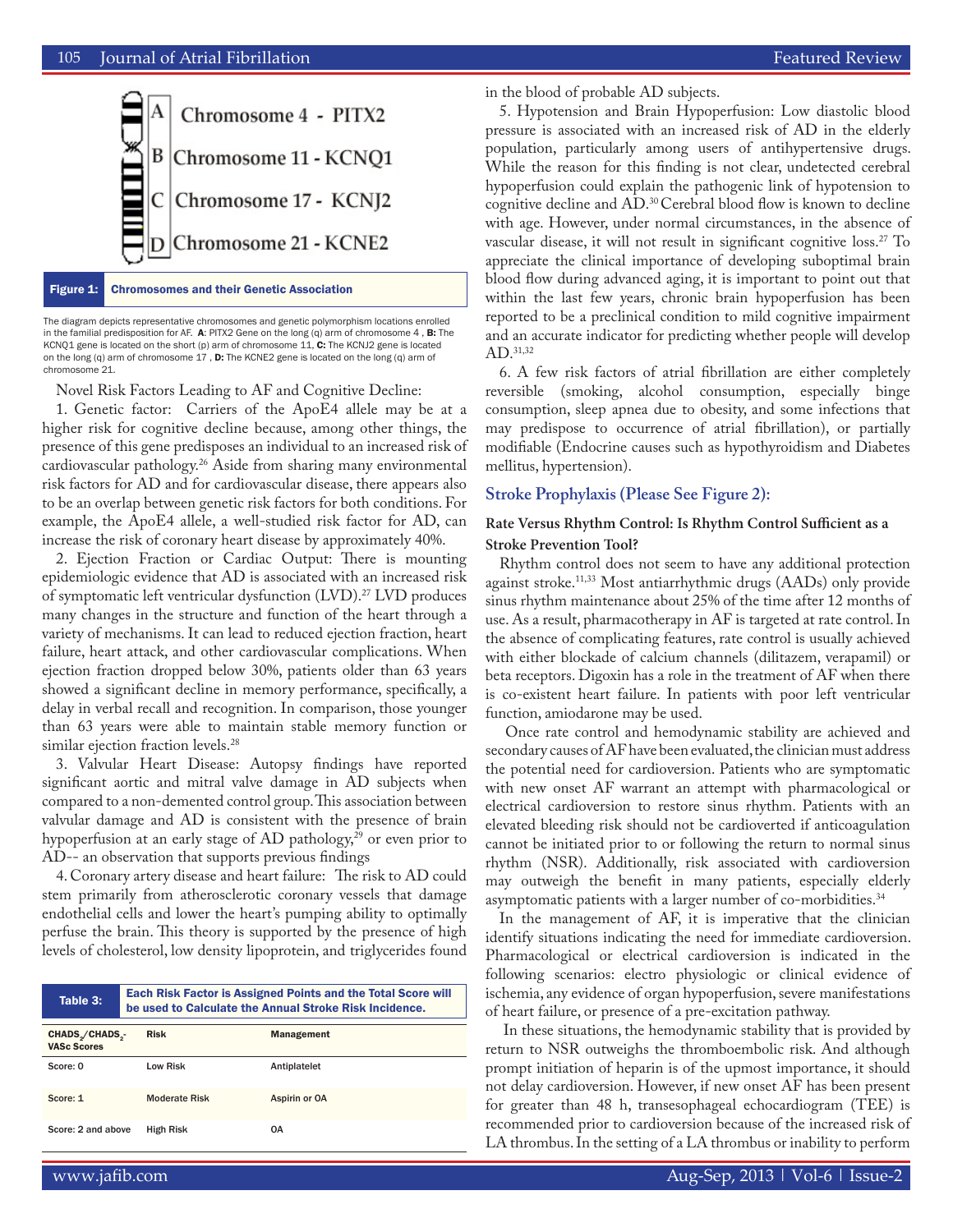

TEE, anticoagulation with heparin for at least three weeks prior to cardioversion is needed to allow for resolution of thrombus. The goal of anticoagulation prior to cardioversion is to prevent embolic shed from preexisting thrombus. Additionally, even if AF has been present for less than 48 h, delayed cardioversion with anticoagulation may also be indicated, especially if there is a history of thromboembolic events or if there is a significant history of heart failure, mitral valve disease, or cardiomyopathy.34,35 Continuous oral anticoagulation is the cornerstone of stroke prevention in AF patients and relies on adequate delivery of anticoagulant therapy, such as achieving therapeutic INR values.36 But even on optimal anticoagulant therapy in controlled trials, the residual stroke rate in AF patients remains unacceptably high at ~1.5% per year.

 Almost all available studies so far have investigated the effect of anticoagulant therapy in patients with established AF, which is often chronic. The long-term impact of 'transient' AF (e.g. post-operative AF) and of 'silent' AF is much less well studied even though short episodes of AF can affect stroke risk. Based on this information, it appears unlikely that rhythm control therapy alone can be sufficient to prevent AF-related strokes. Nonetheless, treatment with dronedarone is associated with reduced stroke rates in the ATHENA trial. Whether this effect was related to preventing AF is not clear. There are two surveys after ablation of AF (n= 750 and 3300 patients) that detected low stroke event rates in patients who discontinued anticoagulation. The authors of those studies propose that stopping anticoagulation may be acceptable, but the stroke risk in these populations and follow-up times was not sufficient to accrue adequate stroke numbers. This is especially important when considering the reports on very late recurrences of AF after ablation. Hence, rhythm control does not appear to be sufficient in preventing strokes in AF patients in the absence of oral anticoagulation. On the other hand, rhythm control therapy could very well contribute to

reduce residual stroke rates in patients on anticoagulation.

In summary, rhythm control alone is not sufficient in reducing mortality associated with cardiac cause, but rate control does seem to reduce mortality in AF patients, especially those with congestive cardiac failure.<sup>37</sup>

#### **Anticoagulation**

The clinical goal in the management of AF is to reduce the risk of cardio embolic events. This can be achieved by chronic anticoagulation which prevents thrombus formation in the LAA, the most favored location of thrombi formation. Historically, chronic anticoagulation has been the mainstay in the treatment of AF among patients with moderate-to-high risk of subsequent stroke and TIA (based on aforementioned clinical risk stratification). It is recommended that low-risk patients and those with contraindications to anticoagulation be managed with 81–325 mg Aspirin daily. The warfarin related annual risk of a fatal bleed is 0.6%, risk of major bleed is 3%, and risk of combined (major or minor) bleed is 9.6%. This represents a fivefold increase risk as compared to those without anticoagulation.<sup>38</sup> The AFFIRM trial first reported that combined rate control with anticoagulation improved survival and reduced stroke risk when compared to rhythm control. Chronic anticoagulation is usually achieved with Coumadin while maintaining a target INR of 2-3.

With the frequency of AF expected to double by 2050, there has been a large push by the medical industry to find alternatives to warfarin that are cost-effective, clinically practical, simple for patients, and free of frequent monitoring requirements.<sup>39</sup> Newer oral anticoagulants have since been introduced as attractive alternatives to warfarin.

Most notably in October 2010, dabigatran (Pradaxa), a direct thrombin inhibitor, received FDA approval for the treatment of stroke prevention in AF. Its major advantage is the lack of INR monitoring that is normally required with Coumadin. Dabigatran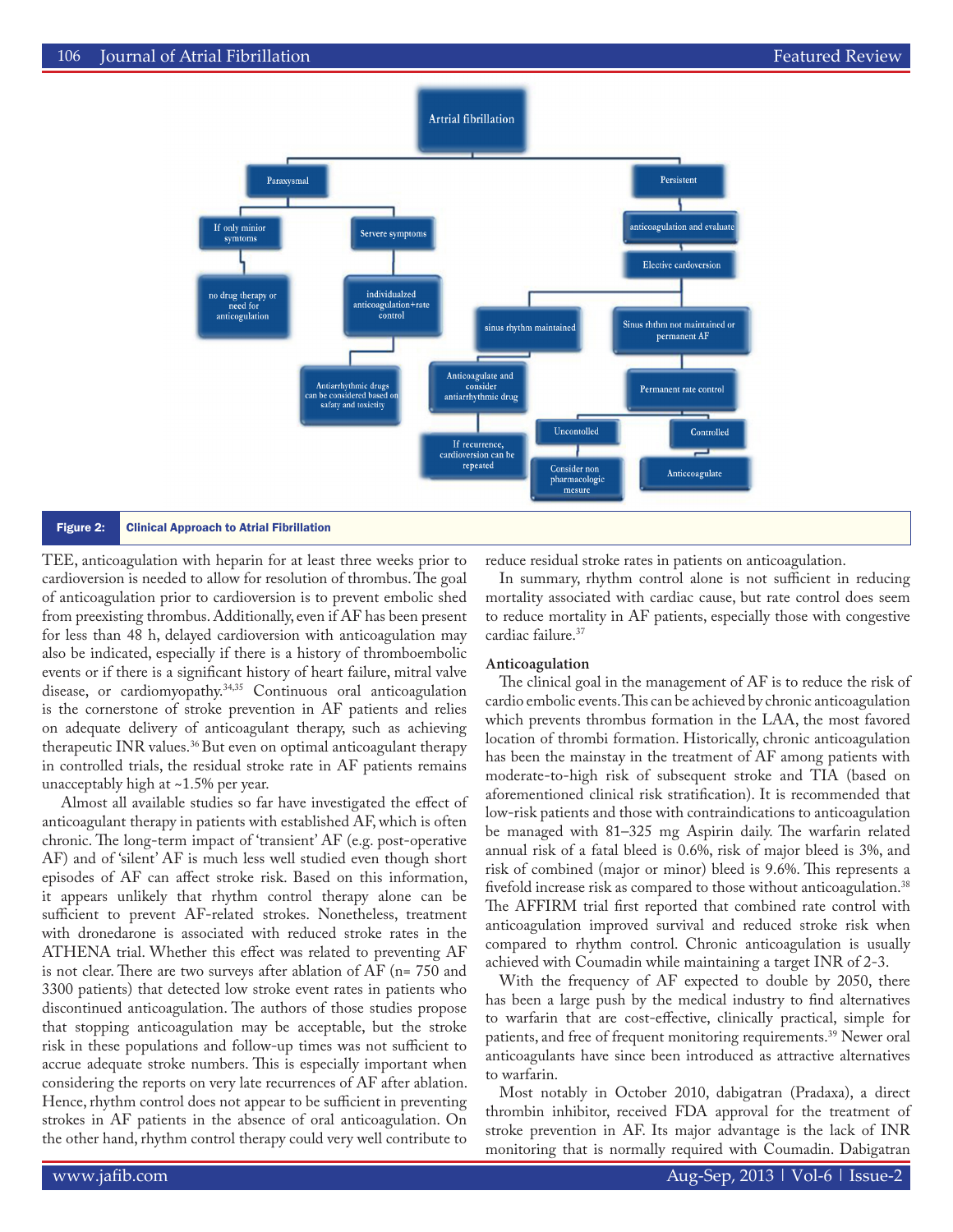etexilate is a prodrug of dabigatran, independent of CYP-450 and a potent nonpeptide molecule that reversibly inhibits thrombin by binding to the active site of the thrombin molecule. The half-life of dabigatran has been estimated to be 12–14 h.<sup>40</sup>

#### **Novel Anticoagulants**

Dabigatran (Pradaxa): In the RE-LY study, compared to warfarin, taking dabigatran 150 mg orally twice a day was found to decrease the risk of stroke or systemic embolism. The dose provided a relative risk reduction of 34% and an absolute risk reduction of 0.58%, with no increase in the risk of major bleeding and a decrease in the risk of hemorrhagic stroke.<sup>41</sup> On the other hand, dabigatran 110 mg twice a day dose was noninferior to warfarin for stroke prevention. At this dose, dabigatran was associated with a decreased risk of major bleeding and hemorrhagic stroke except for major gastrointestinal bleeding, which was more common with dabigatran 150 mg twice daily than with Coumadin.<sup>42</sup> Dosing is adjusted as per the patient's renal function to account for decreased clearance among patients with severe renal impairment.

Rivaroxaban (Xarelto): is an oral competitive factor Xa inhibitor which targets factor Xa, a common factor in both the extrinsic and intrinsic coagulation pathway. It was recently (2011) approved for stroke prevention in nonvalvular atrial fibrillation. The landmark trial ROCKET-AF demonstrated that it was as effective as warfarin in reducing stroke while carrying a similar overall bleed risk and decreased risk of intracranial and fatal bleeds.43 Like dabigatran, the recommended dose of Rivaroxaban is adjusted in patients with renal impairment, but dosing is once daily.

Apixaban (Eliquis): is another oral factor Xa inhibitor which got FDA approval (2012) that has been compared to both ASA and warfarin for stroke prevention in AF. In a randomized controlled trial of patients considered unsuitable for warfarin therapy, a dose of apixaban 5 mg, orally twice a day, was more effective than Aspirin for prevention of stroke or systemic embolism. The result was a 50% relative risk reduction and a 2.1% absolute risk reduction in the primary outcome and no observed increase in the risk of major bleeding.44 A reduced dose of apixaban (2.5 mg twice a day) was used for individuals aged over 80 years or with a serum creatinine greater than 1.5 mg/dL. In another randomized controlled trial, apixaban 5

| Table 4:       |                                           | <b>Traditional risk factors for AF and their Outcomes</b> |                                                                                                                                                                 |  |  |
|----------------|-------------------------------------------|-----------------------------------------------------------|-----------------------------------------------------------------------------------------------------------------------------------------------------------------|--|--|
|                | <b>Traditional Risk Factors</b>           |                                                           | Incidence; hazard ratio and other information                                                                                                                   |  |  |
| 1              | Age                                       |                                                           | Age is one of the key risk factors for AF, hazard<br>ratios range between 1.1 and 5.9 per decade of<br>age. 14-16                                               |  |  |
| $\overline{2}$ | Gender                                    |                                                           | Males have a slightly higher preponderance for<br>AF. 67-71                                                                                                     |  |  |
| 3              |                                           | Endocrine                                                 | Diabetes mellitus and hyperthyroidism have been<br>recognized as independent risk factors for AF.<br>Blood glucose RR is 1.08 (95% Cl=1.03-1.13). <sup>68</sup> |  |  |
| 4              |                                           | Hypertension                                              | The higher the blood pressure, the greater the risk<br>of AF with a RR of 1.11 (95% CI=1.05-1.18). 68                                                           |  |  |
| 5              |                                           | Congestive Heart Failure (CHF)                            | CHF is not well defined or used in a broad sense<br>$^{72}$                                                                                                     |  |  |
| 6              | <b>Valvular Heart Disease (VHD)</b>       |                                                           | VHD is associated with the development of AF<br>and has RR=2.42 (95% CI=1.62-3.6). 68                                                                           |  |  |
| $\overline{7}$ | <b>Toxic and Environmental</b><br>factors |                                                           | ETOH abuse and possibly moderate alcohol<br>consumption and smoking are well-established<br>risk markers for AF. 17,24                                          |  |  |

mg twice daily was more effective than warfarin in reducing the risk of stroke or systemic embolism, with a relative risk reduction of 21%, an absolute risk reduction of 0.33%, and a decrease in the risk of major bleeding and hemorrhagic stroke.45

#### **Limitations for Using Novel Oral Anticoagulants**

1. Inability to monitor its effect with lab tests (such as INR) and dosing concerns in the setting of renal impairment generates some uncertainty with respect to physiologic impact.

2. Lack of reversibility pose a clinical dilemma, particularly when patients on newer OA present with ischemic stroke and consideration is given to administer intravenous thrombolysis. The current belief, based mainly on expert opinion, is if patients are on newer anticoagulation and have been off medication for 2 days, then it might be safe to receive thrombolysis in the setting of acute ischemic stroke. However, newer OA medications provide the clinician an opportunity to initiate them in people who are reluctant to take older anticoagulants, due to the complexities discussed earlier, for primary or secondary stroke prophylaxis. This can contribute not only to greater disease control, but greater patient compliance and satisfaction.

3. Reversal of bleeding complications: In cases of dabigatranrelated ICH, no specific antidote exists and activated charcoal can be used if ingested within 2 h. More likely, rVIIa 60–90 μg/kg or PCC 50 u/kg may be used in an attempt to reverse anticoagulation. In cases of Rivaroxaban associated ICH, there is no specific antidote, and the half-life of the drug is 5–9 h. PCC can be considered in the management of intractable bleeding with a recommended dose of 50u/kg.46

4. Higher risk of GI bleeds with newer anticoagulants. hemorrha

#### **Surgical Management**

various surgical techniques have been developed in the last 25 years that play a complementary role in the treatment of AF.

1. The Maze procedure (or Cox-Maze III) has been established as the gold standard for surgical approaches in patients with AF.<sup>47,48</sup> The basic principle is to create multiple right and left atrial (LA) incisions in an organized manner to interrupt rogue reentrant circuits and simultaneously guide electrical impulses to the AV node. The Maze procedure also includes removal of LAA and isolation of the pulmonary veins.48 Operative site exposure provided by this open approach can be used for additional interventions such as valvular repair or bypass during the same procedure. This procedure also requires the patient to be on cardiopulmonary bypass and undergo median sternotomy. The Maze procedure has been successful at long-term elimination of AF with 93% success rate after 8.5 year follow-up.47 Thoracoscopic approaches to the Maze procedure have also been introduced to reduce the invasive nature of the procedure. While introducing higher surgical costs, this approach offers decreased length of stay and decreased post-operative recovery time, with an efficacy similar to the traditional MAZE procedure.<sup>49</sup> While the traditional MAZE procedure is performed with physical interruption of electrical pathways by incisions, a number of novel energy sources, such as laser, ultrasound, and radiofrequency, have since been employed to create tissue scarring more rapidly and safely than "cutting and sewing."

2. Radiofrequency ablation is now available as an additional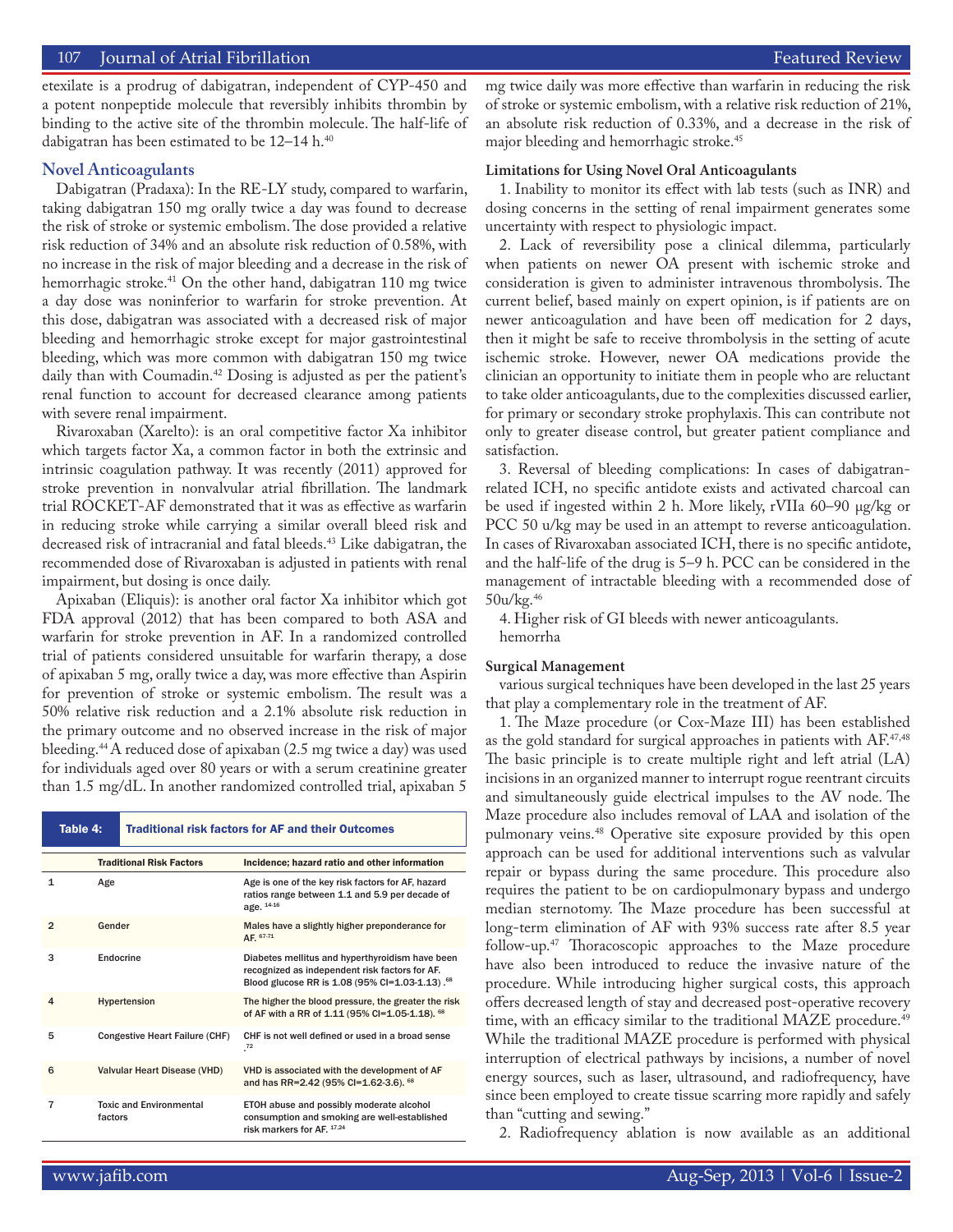#### 108 Journal of Atrial Fibrillation Featured Review Featured Review Featured Review Featured Review Featured Review  $\Gamma$

ablative technique that has been used in conjunction with the traditional Maze approach, often referred to as the modified Maze procedure, or Maze IV.12,50 Radiofrequency is also available as a standalone procedure that can be performed through a thoracoscopic or catheter-based approach.

Catheter-based radiofrequency ablation with the intent to achieve NSR by eradicating the faulty electrical pathways in a manner that is far less invasive than sternotomy or thoracoscopy is also available. Many consider catheter-based ablation to be minimally invasive and highly efficacious, but the data suggest a low rate of success of about 30% from a single procedure and 80% with repeat procedures.<sup>50</sup>

 3. Cryoablation can be employed through both a catheter-based approach or in conjunction with the Maze or minimally invasive Maze procedure. In cryoablation, tissue is cooled with helium or argon to low temperatures (-50 to -75°C) in order to induce targeted scarring. Compared to other ablative techniques, cryoablation prevents vascular/collagen damage and lessens peripheral tissue damage.<sup>51</sup>

4. High-frequency ultrasound, another ablative technique, scars cardiac tissue in a trans-mural fashion through hyperthermic lesions. This can be performed through a catheter-based approach in a quick manner that offers the potential for wall visualization given the nature of the technology. However, this approach carries the risk of delivering hyperthermic stress to adjacent tissues. Esophageal or mediastinal injury has been reported following ultrasound and radiofrequency ablation.<sup>52</sup>

5. Microwave ablation has been similarly used to produce thermal injury to cardiac tissue and is capable of producing a trans-mural lesion when it is applied to the epicardial surface via a thoracoscopic approach. However, both microwave- and laser-based ablations have been taken off from the market in recent years due to poor efficacy.

6. Appendage closure devices: The left atrial appendage (LAA) is a remnant of the left atrium (LA). Embryologically, the LAA arises from the pulmonary veins and normally consists of a trabeculated, 2–4 cm long, tubular structure that is in direct continuity with the LA cavity.9 Its unique anatomy allows predisposition for in-situ thrombus formation. Failure of the fibrillating atrium to contract is believed to lead to atrial stretch and dilatation, thus promoting stasis and thrombus formation inside the LAA.53 The LAA is the site of the majority (up to 91%) of thrombi in patients with non-rheumatic AF. In fact, 98% of arterial thrombi were found in the LAA through TEE trials involving 1181 patients.<sup>54</sup> This led to the technique of LAA occlusion as a means of reducing the risk of stroke in AF. Surgical ligation or excision of the LAA is considered the standard procedure of care in patients who undergo mitral valve surgery or as an adjunct to a surgical Maze procedure for treatment of AF. In addition, in selected patients with AF and an elevated risk of thromboembolic events, particularly in those with contraindication to oral anticoagulation (OA) therapy, it is reasonable to consider LAA exclusion to offer protection against ischemic stroke and other embolic complications. Although results from several recent percutaneous LAA closure and ligation studies are promising, the

|                | Table 5:                                                | Newer Modifiable and Non-Modifiable Risk Factors: Description of the Novel Risk Factors and their Implications in AF.                                                                                                                                                                                                                                                                                                                                                                                                                                                                                                                                                                                                                                                                                                                                                                                                                                                                                                                                                                                                                       |  |
|----------------|---------------------------------------------------------|---------------------------------------------------------------------------------------------------------------------------------------------------------------------------------------------------------------------------------------------------------------------------------------------------------------------------------------------------------------------------------------------------------------------------------------------------------------------------------------------------------------------------------------------------------------------------------------------------------------------------------------------------------------------------------------------------------------------------------------------------------------------------------------------------------------------------------------------------------------------------------------------------------------------------------------------------------------------------------------------------------------------------------------------------------------------------------------------------------------------------------------------|--|
|                | <b>Novel Risk Factors</b>                               | <b>Important Characteristics</b>                                                                                                                                                                                                                                                                                                                                                                                                                                                                                                                                                                                                                                                                                                                                                                                                                                                                                                                                                                                                                                                                                                            |  |
| $\mathbf{1}$   | Genetic                                                 | Details are discussed below in section "Genetic Basis of Familial AF".                                                                                                                                                                                                                                                                                                                                                                                                                                                                                                                                                                                                                                                                                                                                                                                                                                                                                                                                                                                                                                                                      |  |
| $\overline{2}$ | <b>Ethnicity</b>                                        | African Americans appear to be at lower risk of AF than Caucasians. Risk of AF was 25% lower in blacks than Caucasians (HR 0.75, 95% CI=0.64-0.87). <sup>73</sup>                                                                                                                                                                                                                                                                                                                                                                                                                                                                                                                                                                                                                                                                                                                                                                                                                                                                                                                                                                           |  |
| 3              | Sleep apnea syndrome                                    | Sleep Apnea Syndrome is associated with obesity, which in turn increases AF risk. <sup>70</sup>                                                                                                                                                                                                                                                                                                                                                                                                                                                                                                                                                                                                                                                                                                                                                                                                                                                                                                                                                                                                                                             |  |
| 4              | <b>Pericardial Fat</b>                                  | Increased epicardial fat is linked with increased AF persistence independent of other risk factors . <sup>74</sup>                                                                                                                                                                                                                                                                                                                                                                                                                                                                                                                                                                                                                                                                                                                                                                                                                                                                                                                                                                                                                          |  |
| 5              | Blood Pressure in Non-<br>hypertensive Range.           | Data regarding the risk of AF at lower blood pressure levels are sparse. An analysis of 34,221 women participating in the Women's Health Study showed<br>that blood pressure was strongly associated with incident AF, and systolic blood pressure was more strongly related to AF incidence than diastolic blood<br>pressure. <sup>75</sup>                                                                                                                                                                                                                                                                                                                                                                                                                                                                                                                                                                                                                                                                                                                                                                                                |  |
| 6              | <b>Subclinical Coronary Artery</b><br><b>Disease</b>    | Nucifora et al. [76], however, used multislice computed tomography to detect asymptomatic coronary artery disease. Eighteen percent of patients with<br>AF were classified as having no coronary artery disease, whereas 41% showed non-obstructive coronary artery disease, and the remaining 41% had<br>obstructive coronary artery disease compared with patients without AF (P=0.01). <sup>76</sup>                                                                                                                                                                                                                                                                                                                                                                                                                                                                                                                                                                                                                                                                                                                                     |  |
| $\overline{7}$ | <b>Physical Activity</b>                                | Physical activity is associated with a 3 to 5 mm Hg reduction in systolic blood pressure . <sup>77</sup> a reduction in body weight and body mass index [78], and the<br>prevention of coronary heart disease, suggesting that exercise may reduce the incidence of AF.                                                                                                                                                                                                                                                                                                                                                                                                                                                                                                                                                                                                                                                                                                                                                                                                                                                                     |  |
| 8              | <b>Chronic Kidney Disease</b>                           | Patients with chronic kidney disease are at higher risk for coronary heart disease and heart failure. <sup>79</sup> Alonso et al. [80] sought to examine the risk between<br>chronic kidney disease and AF in 10,328 men and women from the Atherosclerosis Risk in Communities study. They found that impaired kidney function<br>and presence of albuminuria were strongly associated with the incidence of AF.                                                                                                                                                                                                                                                                                                                                                                                                                                                                                                                                                                                                                                                                                                                           |  |
| 9              | <b>EKG-base parameters</b>                              | EKG-based parameters such as long (within the normal range) or prolonged PR interval clearly relate to AF in the population, and possibly relate to atrial<br>structural remodeling and delayed intra-atrial conduction <sup>81</sup>                                                                                                                                                                                                                                                                                                                                                                                                                                                                                                                                                                                                                                                                                                                                                                                                                                                                                                       |  |
| 10             | <b>Left Ventricular Diastolic</b><br><b>Dysfunction</b> | Atrial fibrillation and left ventricular diastolic dysfunction share multiple risk factors, including aging and hypertension [82]. Because diastolic dysfunction<br>causes atrial pressure and volume overload, atrial structural remodeling is common among patients with abnormal diastolic parameters. More recently,<br>investigators of the Cardiovascular Health Study examined echocardiographic parameters of diastolic function in 4,480 older adults and reported that<br>Doppler peak E-wave velocity and left atrial diameter were positively and nonlinearly associated. Doppler A-wave velocity time integral displayed a<br>U-shaped relationship with the risk of AF. 83                                                                                                                                                                                                                                                                                                                                                                                                                                                    |  |
| 11             | <b>Biochemical and structural</b><br>association        | A. Serum biomarkers: Biomarkers can be potentially used as novel instruments to enhance AF risk prediction and to provide insights into the<br>pathophysiology of the disease, and may help to identify novel targets for therapy.<br>B-type natriuretic peptide (BNP)<br>Even though BNP is traditionally investigated as a biomarker for heart failure, elevated levels have been reported in patients with incident AF [84,85]. In<br>the Cardiovascular Health Study, a community-based population of 5,445 older adults, N-terminal proBNP was a strong predictor of incident AF, adjusting<br>for other risk factors (adjusted HR, 4.0; 95% Cl, 3.2-5.0; P<0.001) [86]. Blood lipids: are established risk factors for coronary artery disease, which may<br>precede incident AF.<br>B. Functional imaging: Echocardiographic estimators of left atrial size is 'integral' to measure the degree of left atrial structural changes over time, and<br>thereby relate to incident AF or to AF-related complications, including death. Left atrial size or volume and left ventricular mass may predict AF and AF-<br>related mortality. |  |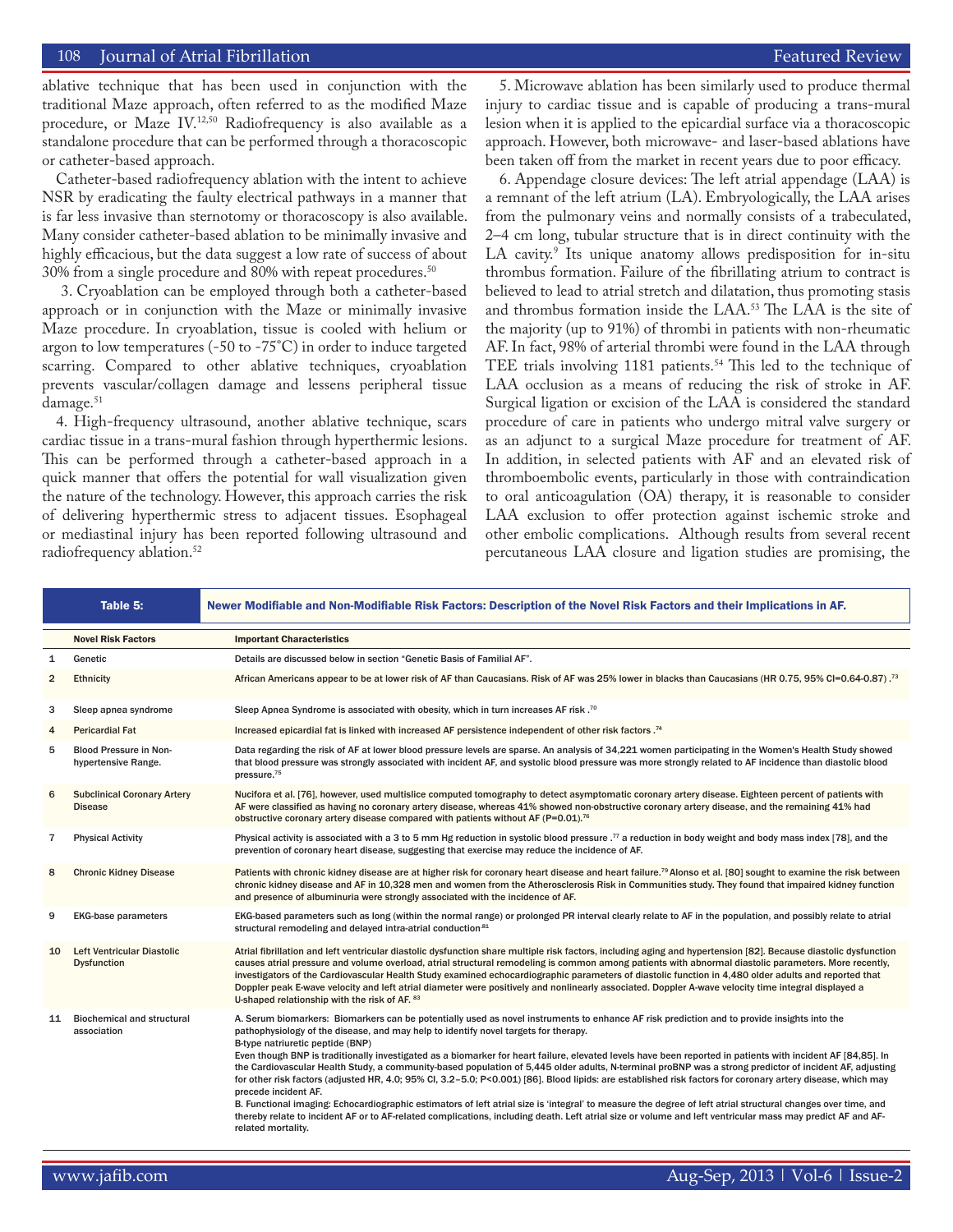evidence for long-term efficacy and safety is insufficient to presently recommend this approach to all patients other than those in whom long-term OAC is contraindicated.

#### **Prevention of AF-Related Stroke: OAC versus LAA Devices?**

 Pharmacologic therapy, even when greatly effective in reducing the AF burden, has consistently failed to demonstrate a reduction in the stroke risk in patients with AF.11 Thus, OAC therapy with agents such as warfarin and recently, newer agents, remains the mainstay of therapy in treating these patients. Nonetheless, OAC does not come without significant risk. Recipients of OAC, with either warfarin or any of the newer OAC agents, remain at risk for hemorrhagic stroke and life-threatening bleeding (i.e., gastrointestinal, etc). In addition, those treated with warfarin generally require close outpatient monitoring as well as significant lifestyle modifications largely due to the drug's narrow therapeutic window, requirement for dietary restrictions, and potential for drug-drug interactions.

These therapeutic limitations coupled with the severity of AFrelated systemic embolic events have led to a great deal of interest in developing novel therapeutic strategies and the concept of LAA exclusion as a means of reducing stroke and other embolic complications in patients with AF.

#### **•Percutaneous Endovascular LAA Occlusion**

There are three devices, include the Percutaneous LAA Transcatheter Occlusion (PLAATO, EV3, Plymouth, MN, USA), the Amplatzer Cardiac Plug (AGA Medical, Plymouth, MN, USA), and the WATCHMAN LAA system (Atritech Inc., Plymouth, MN, USA). These devices are delivered via a transseptal puncture approach generally under transesophageal and/or intracardiac echocardiographic guidance.

1. The PLAATO device consists of a nitinol cage coated with an impermeable polytetrafluoroethylene that is sealed within the LAA, rendering thrombus formation obsolete, and designed to occlude the orifice of the LAA. The first human implantation of the PLAATO device was described in 15 patients with permanent AF with contraindications to OAC therapy.<sup>55</sup> LAA occlusion proved successful in all patients, and there were no complications or embolic events at 1 month follow-up. More recently, the long-term efficacy of the PLAATO was described by Ussia et al., who reported no embolic events at a mean follow up of  $40\pm10$  months.<sup>56</sup>

2. The Amplatzer device was initially developed for atrial septal defect closure. The amplatzer system was not evaluated further for LAA closure because a new system (the Amplatzer Cardiac Plug) specifically designed for occlusion of the LAA was subsequently introduced. The device is constructed from a nitinol mesh and Dacron, and consists of a lobe and a disk connected by a central waist. There are 12 stabilizing wires equally spaced about the main disc. The lobe is designed to conform to the inner wall of the LAA with a depth of 10 mm or more, and provides secure device placement and retention with the stabilizing wires. The size of the device should be at least 2 mm larger than the LAA landing zone diameter.

The WATCHMAN device consists of a nitinol frame that is coated with a permeable polytetrafluoroethylene membrane. This frame selfexpands when deployed within the LAA, but unlike the PLAATO device, it remains permeable to blood, so once endothelialized the device will eliminate thrombus formation. Until that time, about 45 days following the procedure, the risk of thrombus formation and dislodgement remains and conventional prophylaxis is required. The PROTECT AF trial was a multicenter prospective randomized study that sought to document the effectiveness of the WATCHMAN implant when compared to control patients solely based on longterm warfarin. The primary endpoint included hemorrhagic or ischemic stroke, cerebrovascular death, systemic embolism, documented TIA, and life-threatening bleeds requiring transfusion. Control patients were maintained at an INR between 2 and 3 and were re-evaluated at 45 days and 6, 12, 24, 36, 48, and 60 months. Patients that underwent the WATCHMAN implantation and had an INR below 2 were prescribed aspirin 81mg at least 1 day before procedure. These patients were back on therapeutic levels of warfarin until a 45-day post-op TEE showed LAA occlusion, suggesting lack of flow through the implant and jet flow of less than 3 mm around the device. Warfarin was then discontinued, and clopidogrel 75 mg and ASA 325 mg were then administered for the duration of the trial. An article in the Lancet (Aug 2009) reported the results of 707 eligible patients. Over 1065 patient-years follow up; primary efficacy was 3.0 per 100 patient years in the WATCHMAN group and 4.9 per 100 patient years in the warfarin control group, which was a statistically significant noninferiority of more than 99.9%. More primary safety events occurred in the WATCHMAN implant group 7.4 per 100 patient-years vs. 4.4 per 100 patient-years in the control group. Authors note that these safety events were a result of peri-procedural complications.<sup>57</sup> Evidence for the noninferiority of the WATCHMAN device suggests that LAA occlusion may be an alternate option to warfarin therapy. However, the FDA has not yet approved release of the WATCHMAN device.

#### **Benefits of the Endocardial Approach of these Devices**

1. Compared to the conventional surgical approach, there is a reduction in recovery time and bleeding risk, combined with the advantage of eliminating the need for long-term anticoagulation.<sup>58</sup>

#### **Risks of above 3 Devicess**

1. Implantation of LAA occlusion devices is associated with a learning curve that is inversely related to the complication rate of the transseptal puncture approach. Complications such as pericardial effusion, cardiac tamponade or air embolization may arise. The rate of major pericardial effusion and tamponade was 50 % higher at lessexperienced centers, as noted in the PROTECT-AF study.<sup>58</sup>

2. Acute ischemic stroke due to air or thromboemboli, sepsis, vascular perforation, or device embolization can also occur.

- 3. Endovascular and device-related infection.
- 4. Antithrombotic therapy post-LAA occlusion.

5. Incomplete LAA Occlusion: Incomplete LAA occlusion is one of the major concerns with surgical LAA occlusion. A study by Kanderian et al. revealed that only 40% of patients had complete occlusion of the LAA.59 Similarly, a meta-analysis of surgical LAA occlusion also revealed an occlusion rate of 55%-66% by surgical techniques. Patients with incomplete occlusion may be at an increased risk.60 In a series of 50 patients who had mitral valve surgery and concomitant LAA ligation, 18 patients (36%) had incomplete closure by TEE. Nine of these patients (50%) had spontaneous echo contrast or thrombus in the LAA, and 4 of the 18 patients had thromboembolic events.<sup>61</sup>

#### **•Novel Approach: Percutaneous Epicardial LAA Ligations**

More recently, Bartus et al. reported on the first human experience of a closed-chest, percutaneous, epicardial catheter-based LAA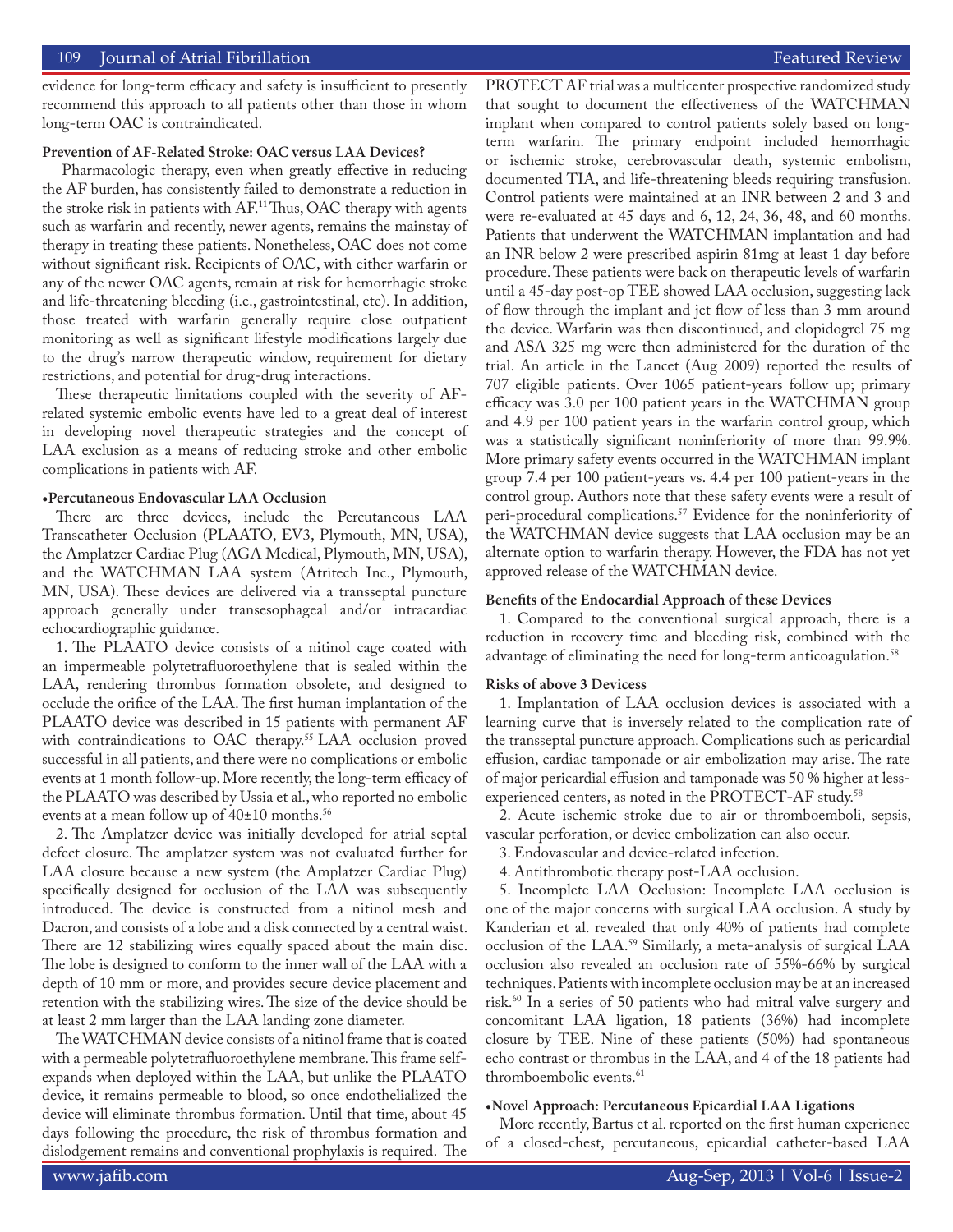## 110 Sournal of Atrial Fibrillation Featured Review Source Atlanta Communication Featured Review Featured Review

ligation technique using the LARIAT snare device (SentreHEART Inc., Palo Alto, CA, USA).<sup>62</sup> This technique involves a combined endocardial and percutaneous subxiphoid epicardial magnet-tipped wire-guided approach to 'snare' and ligate the LAA at its ostium. In the initial report, 10 of the 11 patients successfully underwent acute LAA ligation using this novel approach (nine with percutaneous epicardial access and two with simultaneous open surgical MV replacement).<sup>62</sup>

Follow-up data was available in six patients at 60 days, of whom four continued to demonstrate successful and complete LAA closure. Two patients had reopening of the ostial closure up to 2 mm. No data are presently available regarding whether small gaps in the ostial LAA closure are clinically relevant to long-term risk of stroke. A potential advantage of this strategy is the lack of need for OAC immediately following the procedure.

The Atriclip is one such clip that was recently evaluated with regard to safety and effectiveness. The Atriclip was approved by the FDA to be applied epicardially via a median sternotomy approach at the time of mitral valve or bypass surgery. However, surgeons have begun to use the clip off label via thoracoscopic port access procedures. The LAA Atriclip system consists of a titanium core frame with nitinol springs on each end and is covered with a polyester fabric sleeve. The device is currently available in a number of sizes to account for the variability in LAA size. When closed, the clip applies uniform pressure over the length of the two parallel branches to ensure consistent, secure occlusion of the LAA. This device can be easily deployed during other cardiac procedures that are being performed through a sternotomy. In fact, The ACC and AHA have recommended that LAA ligation be performed during the course of valvular surgery. The Atriclip provides an effective option to achieve this goal. Out of 61 patients that underwent CT imaging follow-up at 6 months, $60$  (98%) were confirmed to have absence of LAA thrombus, clip stability, and successful LAA closure.<sup>63</sup> Another clinical study of 34 patients utilizing a LAA clip showed that none of the patient mortalities were linked to use of the surgical device.<sup>64</sup>

#### **Benefits of Epicardial Devices**

1. Unlike intracardiac implants that require anticoagulation to protect against thrombus formation while endothelialization occurs, the LARIAT snare device and Atriclip can offer immediate LAA closure without implantation of a foreign object inside the LA.

2. In addition, it may also overcome the potential complications related to implantable devices such as cardiac perforation, erosion, and device migration and embolization.

#### **Risks of Epicardial Devices**

1. The main procedural limitation of this approach is the requirement to obtain epicardial access in all patients – a technique that is not familiar to many operators, and one that is often not possible in patients with a prior history of cardiac surgery and those with pericardial adhesions. There are also anatomical considerations with respect to successful ligation of the LAA using the LARIAT snare device or Atriclip.

2. Also, in patients with superiorly orientated LAA lobes or posteriorly rotated hearts, there is a chance that the entire LAA may not be completely captured by the snare, once again leading to incomplete LAA closures.

3. The LARIAT snare loop is able to expand to a maximum

diameter of 40 mm, which is believed to accommodate LAA sizes in about 90 % of patients. Thus, in patients with larger LAA diameters, successful ligation of the LAA may not be possible.

#### **Indications of Percutaneous LAA Occlusion**

1. Hemorrhagic complications of OAC therapy remain a significant clinical problem, especially in the elderly.<sup>65</sup> The high mortality of warfarin-associated Intracerebral Hemorrhage (ICH) (50% vs. 10% for ischemic stroke) strongly impacts the life expectancy of AF patients taking OAC. Usually, OAC is reversed immediately after ICH, but the decision to resume OAC after an ICH is complicated and may depend on the location of the hemorrhage and additional risk factors. So in patients with previous ICH, percutaneous LAA occlusion may be considered as an alternative to the use of novel anticoagulants.

2. Recurrent GI bleeding: Gastro-intestinal (GI) bleeding is the most common type of extracranial bleeding in AF patients receiving either warfarin or novel OAC drugs.<sup>43</sup> In the setting of intestinal angiodysplasia, overanticoagulation is an independent risk factor for recurrent bleeding (odds ratio: 4.1).<sup>66</sup> As a result, initiation of OAC in patients with an increased risk for GI bleeding or continuation after OAC-associated GI bleeding with well-controlled anticoagulation is questionable.

3. Recurrent ischemic stroke despite well-controlled therapeutic OAC: Percutaneous LAA occlusion may be considered after exclusion of other sources of embolism.

4. Coagulopathies: Low platelet counts, myelodysplastic syndrome.<br>5. Co-morbidities: Uncontrolled hypertension, cerebral 5.Co-morbidities: Uncontrolled microbleeds, cerebral amyloid angiopathy.

6. Intolerance to new OA drugs: GI intolerance, severe liver and kidney dysfunction, and vitamin K antagonists are the first signs to consider.

#### **Conclusions:**

The traditional risk factors for AF do not explain all cases of AF. Present risk stratification tools for AF are an important step forward. However, future research is needed to determine the extent to which novel risk factors are associated with AF. There is some evidence that AF may be associated with cognitive decline and dementia, but this link should be supported by more powerful, longterm longitudinal studies. AF carries a significant risk of cerebral embolism; therefore, anticoagulation plays a vital role in mitigating this risk. Although oral anticoagulation with warfarin remains the standard of care and is effective, it is limited by adverse effects like major and minor bleeding and difficulties achieving an adequate therapeutic level of anticoagulation. However, clinicians can now turn to newer options that have been well-studied for their safety and efficacy in recent clinical trials. For example, FDA-approved alternative anticoagulants, which act by direct thrombin and factor Xa inhibition, have demonstrated comparable results to warfarin. Literature in recent years has shown atrial fibrillation is often initiated by ectopic foci in the pulmonary veins. Accordingly, there have been an increased number of catheter-based and minimally invasive surgical approaches to isolate the pulmonary vein "triggers" and ablate foci in the left atrium responsible for AF. Percutaneous LAA occlusion offers an alternative for physicians who are facing a complicated risk–benefit analysis in deciding if AF patients should receive OA who are at risk for both stroke and bleeding. Increasing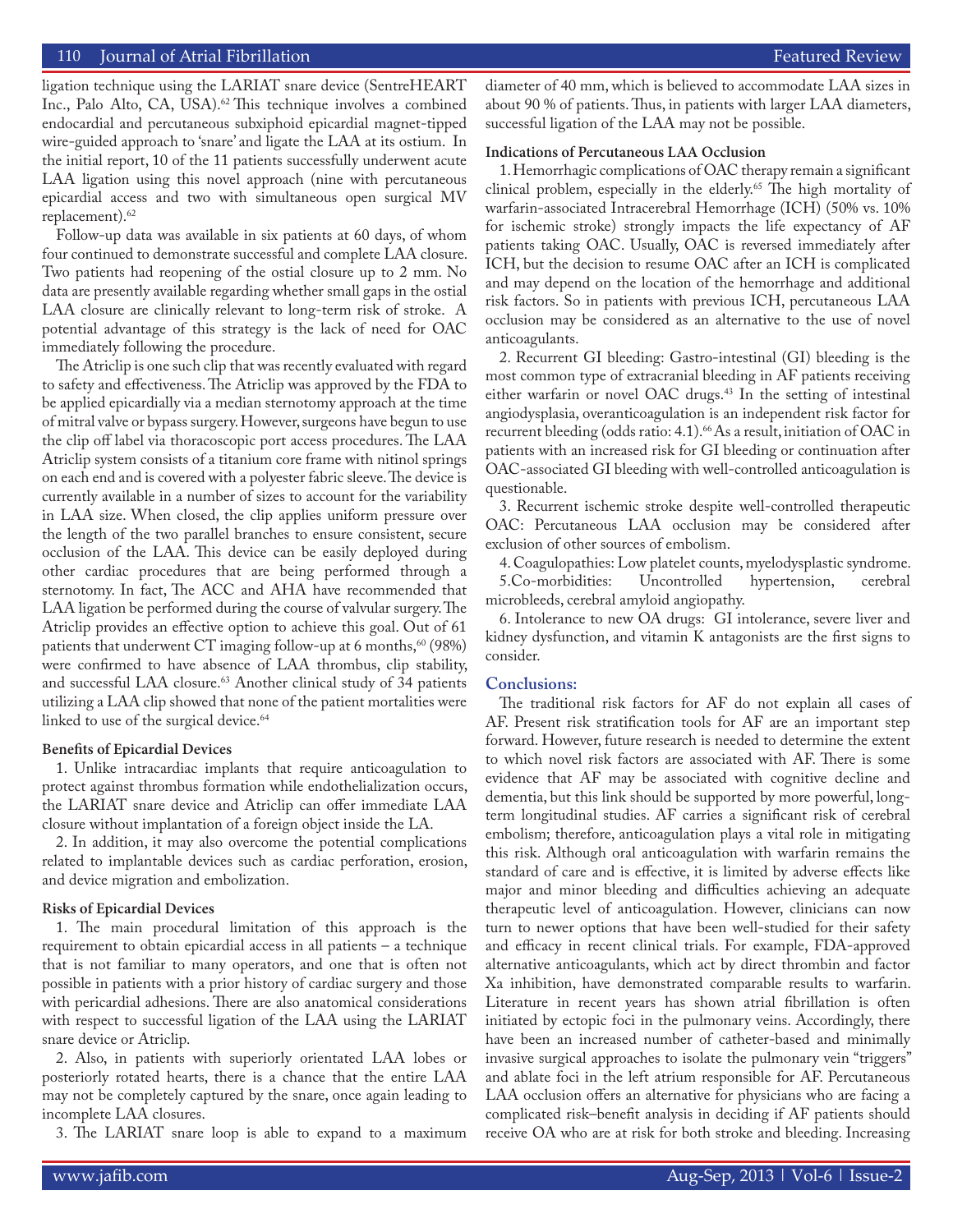## 111 Journal of Atrial Fibrillation **Featured Review** Featured Review **Featured Review**

## **References:**

- 1. Go AS, Hylek EM, Phillips KA, Chang Y, Henault LE, et al. (2001) Prevalence of diagnosed atrial fibrillation in adults: national implications for rhythm management and stroke prevention: the AnTicoagulation and Risk Factors in Atrial Fibrillation (ATRIA) Study. JAMA 285: 2370-2375.
- 2. Caro JJ (2004) An economic model of stroke in atrial fibrillation: the cost of suboptimal oral anticoagulation. Am J Manag Care 10: S451-458; discussion S458-461.
- 3. Cohen M, Boiangiu C The management of patients with atrial fibrillation and dronedarone's place in therapy. Adv Ther 28: 1059-1077.
- 4. Kannel WB, Wolf PA, Benjamin EJ, Levy D (1998) Prevalence, incidence, prognosis, and predisposing conditions for atrial fibrillation: population-based estimates. Am J Cardiol 82: 2N-9N.
- 5. Wolf PA, Abbott RD, Kannel WB (1991) Atrial fibrillation as an independent risk factor for stroke: the Framingham Study. Stroke 22: 983-988.
- 6. Piccini JP, Hammill BG, Sinner MF, Jensen PN, Hernandez AF, et al. Incidence and prevalence of atrial fibrillation and associated mortality among Medicare beneficiaries, 1993-2007. Circ Cardiovasc Qual Outcomes 5: 85-93.
- 7. Kirchhof P, Lip GY, Van Gelder IC, Bax J, Hylek E, et al. Comprehensive risk reduction in patients with atrial fibrillation: emerging diagnostic and therapeutic options--a report from the 3rd Atrial Fibrillation Competence NETwork/ European Heart Rhythm Association consensus conference. Europace 14: 8-27.
- 8. Magnani JW, Rienstra M, Lin H, Sinner MF, Lubitz SA, et al. Atrial fibrillation: current knowledge and future directions in epidemiology and genomics. Circulation 124: 1982-1993.
- 9. Syed FF, Asirvatham SJ Left atrial appendage as a target for reducing strokes: justifiable rationale? Safe and effective approaches? Heart Rhythm 8: 194-198.
- 10. Hachinski VC, Potter P, Merskey H (1987) Leuko-araiosis. Arch Neurol 44: 21- 23.
- 11. Wyse DG, Waldo AL, DiMarco JP, Domanski MJ, Rosenberg Y, et al. (2002) A comparison of rate control and rhythm control in patients with atrial fibrillation. N Engl J Med 347: 1825-1833.
- 12. Wolf RK, Schneeberger EW, Osterday R, Miller D, Merrill W, et al. (2005) Videoassisted bilateral pulmonary vein isolation and left atrial appendage exclusion for atrial fibrillation. J Thorac Cardiovasc Surg 130: 797-802.
- 13. Hedna VS, Favilla CG, Guerrero WR, Patel A, Gottipati A, et al. Trends in the management of atrial fibrillation: A neurologist's perspective. J Cardiovasc Dis Res 3: 255-264.
- 14. Ellinor PT, Yi BA, MacRae CA (2008) Genetics of atrial fibrillation. Med Clin North Am 92: 41-51, x.
- 15. . Lubitz SA, Yi BA, Ellinor PT Genetics of atrial fibrillation. Heart Fail Clin 6: 239-247.
- 16. Lubitz SA, Rienstra M Genetic susceptibility to atrial fibrillation: does heart failure change our perspective? Eur J Heart Fail 15: 244-246.
- 17. Mommersteeg MT, Hoogaars WM, Prall OW, de Gier-de Vries C, Wiese C, et al. (2007) Molecular pathway for the localized formation of the sinoatrial node. Circ Res 100: 354-362.
- 18. Mommersteeg MT, Brown NA, Prall OW, de Gier-de Vries C, Harvey RP, et al. (2007) Pitx2c and Nkx2-5 are required for the formation and identity of the pulmonary myocardium. Circ Res 101: 902-909.
- 19. Mead GE, Keir S (2001) Association between cognitive impairment and atrial fibrillation: a systematic review. J Stroke Cerebrovasc Dis 10: 35-43.
- 20. Sabatini T, Frisoni GB, Barbisoni P, Bellelli G, Rozzini R, et al. (2000) Atrial fibrillation and cognitive disorders in older people. J Am Geriatr Soc 48: 387-390.
	-
- 21. Park H, Hildreth A, Thomson R, O'Connell J (2007) Non-valvular atrial fibrillation and cognitive decline: a longitudinal cohort study. Age Ageing 36: 157-163.
- 22. (1977) Cardiogenic Dementia. Lancet 1: 27-28.
- 23. Tunbridge WM, Home PD (1990) Manpower changes in diabetes and endocrinology in the UK, 1985-1990. Diabet Med 7: 833-837.
- 24. Kuusisto J, Mykkanen L, Pyorala K, Laakso M (1994) NIDDM and its metabolic control predict coronary heart disease in elderly subjects. Diabetes 43: 960-967.
- 25. . Khachaturian AS, Zandi PP, Lyketsos CG, Hayden KM, Skoog I, et al. (2006) Antihypertensive medication use and incident Alzheimer disease: the Cache County Study. Arch Neurol 63: 686-692.
- 26. .Nilsson K, Gustafson L, Nornholm M, Hultberg B Plasma homocysteine, apolipoprotein E status and vascular disease in elderly patients with mental illness. Clin Chem Lab Med 48: 129-135.
- 27. Belohlavek M, Jiamsripong P, Calleja AM, McMahon EM, Maarouf CL, et al. (2009) Patients with Alzheimer disease have altered transmitral flow: echocardiographic analysis of the vortex formation time. J Ultrasound Med 28: 1493-1500.
- 28. Festa JR, Jia X, Cheung K, Marchidann A, Schmidt M, et al. Association of low ejection fraction with impaired verbal memory in older patients with heart failure. Arch Neurol 68: 1021-1026.
- 29. Corder EH, Ervin JF, Lockhart E, Szymanski MH, Schmechel DE, et al. (2005) Cardiovascular damage in Alzheimer disease: autopsy findings from the Bryan ADRC. J Biomed Biotechnol 2005: 189-197.
- 30. Feldstein C, Weder AB Orthostatic hypotension: a common, serious and underrecognized problem in hospitalized patients. J Am Soc Hypertens 6: 27-39.
- 31. Jerskey BA, Cohen RA, Jefferson AL, Hoth KF, Haley AP, et al. (2009) Sustained attention is associated with left ventricular ejection fraction in older adults with heart disease. J Int Neuropsychol Soc 15: 137-141.
- 32. Jefferson AL, Poppas A, Paul RH, Cohen RA (2007) Systemic hypoperfusion is associated with executive dysfunction in geriatric cardiac patients. Neurobiol Aging 28: 477-483.
- 33. Sherman DG, Kim SG, Boop BS, Corley SD, Dimarco JP, et al. (2005) Occurrence and characteristics of stroke events in the Atrial Fibrillation Followup Investigation of Sinus Rhythm Management (AFFIRM) study. Arch Intern Med 165: 1185-1191.
- 34. Fuster V, Ryden LE, Cannom DS, Crijns HJ, Curtis AB, et al. (2006) ACC/AHA/ ESC 2006 guidelines for the management of patients with atrial fibrillation: full text: a report of the American College of Cardiology/American Heart Association Task Force on practice guidelines and the European Society of Cardiology Committee for Practice Guidelines (Writing Committee to Revise the 2001 guidelines for the management of patients with atrial fibrillation) developed in collaboration with the European Heart Rhythm Association and the Heart Rhythm Society. Europace 8: 651-745.
- 35. Collins LJ, Silverman DI, Douglas PS, Manning WJ (1995) Cardioversion of nonrheumatic atrial fibrillation. Reduced thromboembolic complications with 4 weeks of precardioversion anticoagulation are related to atrial thrombus resolution. Circulation 92: 160-163.
- 36. Hylek EM (2003) Trends in anticoagulation management across communitybased practices in the United States: the Anticoagulation Consortium to Improve Outcomes Nationally (ACTION) study. J Thromb Thrombolysis 16: 83-86.
- 37. Roy D, Talajic M, Nattel S, Wyse DG, Dorian P, et al. (2008) Rhythm control versus rate control for atrial fibrillation and heart failure. N Engl J Med 358: 2667- 2677.
- 38. Landefeld CS, Beyth RJ (1993) Anticoagulant-related bleeding: clinical epidemiology, prediction, and prevention. Am J Med 95: 315-328.
- 39. Gums JG Place of dabigatran in contemporary pharmacotherapy. Pharmacotherapy 31: 335-337.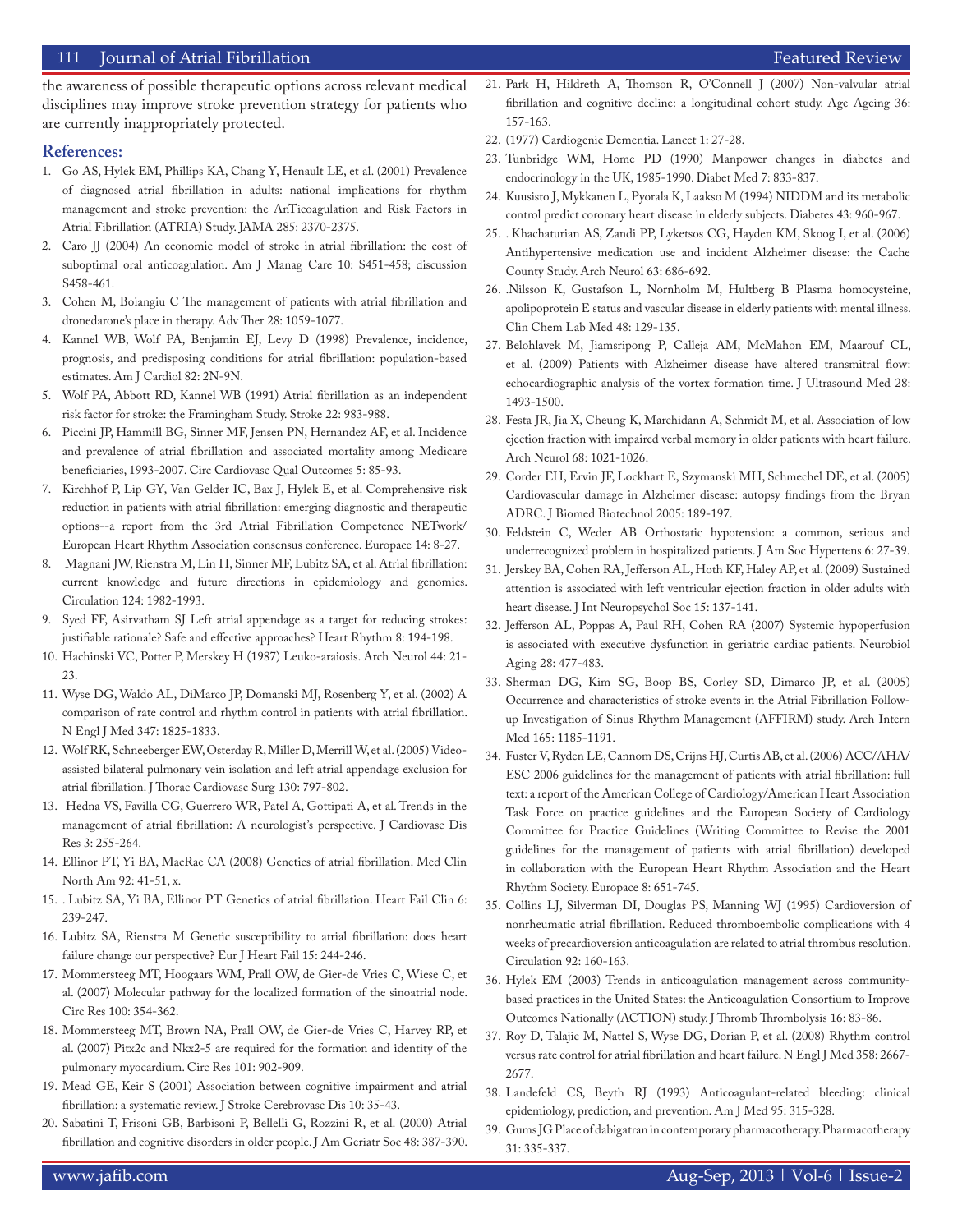## 112 Journal of Atrial Fibrillation **Featured Review** Featured Review **Featured Review**

- 40. Maan A, Padmanabhan R, Shaikh AY, Mansour M, Ruskin JN, et al. Newer anticoagulants in cardiovascular disease: a systematic review of the literature. Cardiol Rev 20: 209-221.
- 41. Connolly SJ, Ezekowitz MD, Yusuf S, Eikelboom J, Oldgren J, et al. (2009) Dabigatran versus warfarin in patients with atrial fibrillation. N Engl J Med 361: 1139-1151.
- 42. Ganetsky M, Babu KM, Salhanick SD, Brown RS, Boyer EW Dabigatran: review of pharmacology and management of bleeding complications of this novel oral anticoagulant. J Med Toxicol 7: 281-287.
- 43. Patel MR, Mahaffey KW, Garg J, Pan G, Singer DE, et al. Rivaroxaban versus warfarin in nonvalvular atrial fibrillation. N Engl J Med 365: 883-891.
- 44. Connolly SJ, Eikelboom J, Joyner C, Diener HC, Hart R, et al. Apixaban in patients with atrial fibrillation. N Engl J Med 364: 806-817.
- 45. Granger CB, Alexander JH, McMurray JJ, Lopes RD, Hylek EM, et al. Apixaban versus warfarin in patients with atrial fibrillation. N Engl J Med 365: 981-992.
- 46. Eerenberg ES, Kamphuisen PW, Sijpkens MK, Meijers JC, Buller HR, et al. Reversal of rivaroxaban and dabigatran by prothrombin complex concentrate: a randomized, placebo-controlled, crossover study in healthy subjects. Circulation 124: 1573-1579.
- 47. Cox JL, Schuessler RB, Lappas DG, Boineau JP (1996) An 8 1/2-year clinical experience with surgery for atrial fibrillation. Ann Surg 224: 267-273; discussion 273-265.
- 48. McCarthy PM, Gillinov AM, Castle L, Chung M, Cosgrove D, 3rd (2000) The Cox-Maze procedure: the Cleveland Clinic experience. Semin Thorac Cardiovasc Surg 12: 25-29.
- 49. Szalay ZA, Skwara W, Pitschner HF, Faude I, Klovekorn WP, et al. (1999) Midterm results after the Mini-Maze procedure. Eur J Cardiothorac Surg 16: 306-311.
- 50. Cheema A, Vasamreddy CR, Dalal D, Marine JE, Dong J, et al. (2006) Long-term single procedure efficacy of catheter ablation of atrial fibrillation. J Interv Card Electrophysiol 15: 145-155.
- 51. Comas GM, Imren Y, Williams MR (2007) An overview of energy sources in clinical use for the ablation of atrial fibrillation. Semin Thorac Cardiovasc Surg 19: 16-24.
- 52. Ninet J, Roques X, Seitelberger R, Deville C, Pomar JL, et al. (2005) Surgical ablation of atrial fibrillation with off-pump, epicardial, high-intensity focused ultrasound: results of a multicenter trial. J Thorac Cardiovasc Surg 130: 803-809.
- 53. Aryana A, Saad EB, d'Avila A Left atrial appendage occlusion and ligation devices: what is available, how to implement them, and how to manage and avoid complications. Curr Treat Options Cardiovasc Med 14: 503-519.
- 54. Blackshear JL, Odell JA (1996) Appendage obliteration to reduce stroke in cardiac surgical patients with atrial fibrillation. Ann Thorac Surg 61: 755-759.
- 55. Sievert H, Lesh MD, Trepels T, Omran H, Bartorelli A, et al. (2002) Percutaneous left atrial appendage transcatheter occlusion to prevent stroke in high-risk patients with atrial fibrillation: early clinical experience. Circulation 105: 1887-1889.
- 56. Ussia GP, Cammalleri V, Mule M, Scarabelli M, Barbanti M, et al. (2009) Percutaneous closure of patent foramen ovale with a bioabsorbable occluder device: single-centre experience. Catheter Cardiovasc Interv 74: 607-614.
- 57. Holmes DR, Jr., Schwartz RS (2009) Left atrial appendage occlusion eliminates the need for warfarin. Circulation 120: 1919-1926; discussion 1926.
- 58. Sick PB, Schuler G, Hauptmann KE, Grube E, Yakubov S, et al. (2007) Initial worldwide experience with the WATCHMAN left atrial appendage system for stroke prevention in atrial fibrillation. J Am Coll Cardiol 49: 1490-1495.
- 59. Kanderian AS, Gillinov AM, Pettersson GB, Blackstone E, Klein AL (2008) Success of surgical left atrial appendage closure: assessment by transesophageal echocardiography. J Am Coll Cardiol 52: 924-929.
- 60. Dawson AG, Asopa S, Dunning J Should patients undergoing cardiac surgery with atrial fibrillation have left atrial appendage exclusion? Interact Cardiovasc

Thorac Surg 10: 306-311.

- 61. Katz ES, Tsiamtsiouris T, Applebaum RM, Schwartzbard A, Tunick PA, et al. (2000) Surgical left atrial appendage ligation is frequently incomplete: a transesophageal echocardiograhic study. J Am Coll Cardiol 36: 468-471.
- 62. Bartus K, Bednarek J, Myc J, Kapelak B, Sadowski J, et al. Feasibility of closedchest ligation of the left atrial appendage in humans. Heart Rhythm 8: 188-193.
- 63. Ailawadi G, Gerdisch MW, Harvey RL, Hooker RL, Damiano RJ, Jr., et al. Exclusion of the left atrial appendage with a novel device: early results of a multicenter trial. J Thorac Cardiovasc Surg 142: 1002-1009, 1009 e1001.
- 64. Salzberg SP, Plass A, Emmert MY, Desbiolles L, Alkadhi H, et al. (2010) Left atrial appendage clip occlusion: early clinical results. J Thorac Cardiovasc Surg 139: 1269-1274.
- 65. Flaherty ML, Kissela B, Woo D, Kleindorfer D, Alwell K, et al. (2007) The increasing incidence of anticoagulant-associated intracerebral hemorrhage. Neurology 68: 116-121.
- 66. Saperas E, Videla S, Dot J, Bayarri C, Lobo B, et al. (2009) Risk factors for recurrence of acute gastrointestinal bleeding from angiodysplasia. Eur J Gastroenterol Hepatol 21: 1333-1339.
- 67. Benjamin EJ, Levy D, Vaziri SM, D'Agostino RB, Belanger AJ, et al. (1994) Independent risk factors for atrial fibrillation in a population-based cohort. The Framingham Heart Study. JAMA 271: 840-844.
- 68. Furberg CD, Psaty BM, Manolio TA, Gardin JM, Smith VE, et al. (1994) Prevalence of atrial fibrillation in elderly subjects (the Cardiovascular Health Study). Am J Cardiol 74: 236-241.
- 69. Schnabel RB, Sullivan LM, Levy D, Pencina MJ, Massaro JM, et al. (2009) Development of a risk score for atrial fibrillation (Framingham Heart Study): a community-based cohort study. Lancet 373: 739-745.
- 70. Gami AS, Hodge DO, Herges RM, Olson EJ, Nykodym J, et al. (2007) Obstructive sleep apnea, obesity, and the risk of incident atrial fibrillation. J Am Coll Cardiol 49: 565-571.
- 71. Marcus GM, Alonso A, Peralta CA, Lettre G, Vittinghoff E, et al. (2010) European ancestry as a risk factor for atrial fibrillation in African Americans. Circulation 122: 2009-2015.
- 72. Psaty BM, Manolio TA, Kuller LH, Kronmal RA, Cushman M, et al. (1997) Incidence of and risk factors for atrial fibrillation in older adults. Circulation 96: 2455-2461.
- 73. Jensen PN, Thacker EL, Dublin S, Psaty BM, Heckbert SR Racial differences in the incidence of and risk factors for atrial fibrillation in older adults: the cardiovascular health study. J Am Geriatr Soc 61: 276-280.
- 74. Batal O, Schoenhagen P, Shao M, Ayyad AE, Van Wagoner DR, et al. (2010) Left atrial epicardial adiposity and atrial fibrillation. Circ Arrhythm Electrophysiol 3: 230-236.
- 75. Conen D, Tedrow UB, Koplan BA, Glynn RJ, Buring JE, et al. (2009) Influence of systolic and diastolic blood pressure on the risk of incident atrial fibrillation in women. Circulation 119: 2146-2152.
- 76. Nucifora G, Schuijf JD, Tops LF, van Werkhoven JM, Kajander S, et al. (2009) Prevalence of coronary artery disease assessed by multislice computed tomography coronary angiography in patients with paroxysmal or persistent atrial fibrillation. Circ Cardiovasc Imaging 2: 100-106.
- 77. Whelton SP, Chin A, Xin X, He J (2002) Effect of aerobic exercise on blood pressure: a meta-analysis of randomized, controlled trials. Ann Intern Med 136: 493-503.
- 78. Murphy MH, Nevill AM, Murtagh EM, Holder RL (2007) The effect of walking on fitness, fatness and resting blood pressure: a meta-analysis of randomised, controlled trials. Prev Med 44: 377-385.
- 79. Sarnak MJ, Levey AS, Schoolwerth AC, Coresh J, Culleton B, et al. (2003) Kidney disease as a risk factor for development of cardiovascular disease: a statement from the American Heart Association Councils on Kidney in Cardiovascular Disease,